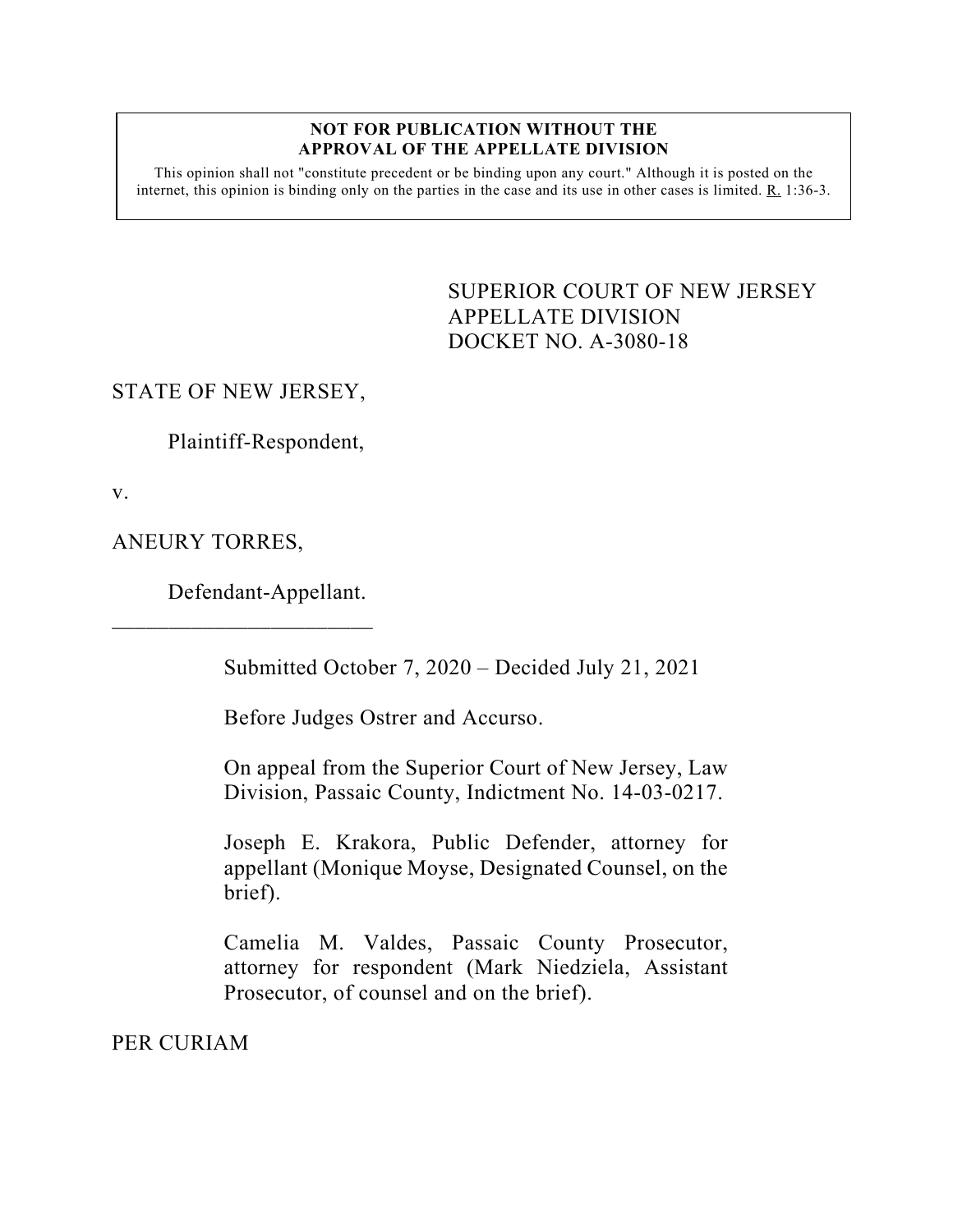Defendant Aneury Torres, who was charged with first-degree carjacking and related crimes, pleaded guilty to an amended charge of second-degree robbery. He was treated as a third-degree offender for sentencing purposes and received a three-year sentence subject to the No Early Release Act, N.J.S.A. 2C:43-7.2. Before he entered his guilty plea, both his defense counsel and the trial judge warned him that his plea would almost certainly lead to his removal from the United States.

After Torres was released from State custody and taken into federal immigration custody, Torres filed a petition for post-conviction relief (PCR). He alleged that his defense counsel improperly elicited a factual basis for his plea despite his insistence that he was innocent, and also failed to discuss deportation as a consequence of his guilty plea.

The court denied Torres's PCR without an evidentiary hearing. It also preemptively denied Torres the opportunity to withdraw his plea under State v. Slater, 198 N.J. 145 (2009) (establishing a four-prong test for assessing motions to withdraw a guilty plea), although Torres did not ask to do so.

In his appeal, Torres renews those PCR arguments. He also contends that the court erred in applying Slater to a withdrawal motion he had not filed. We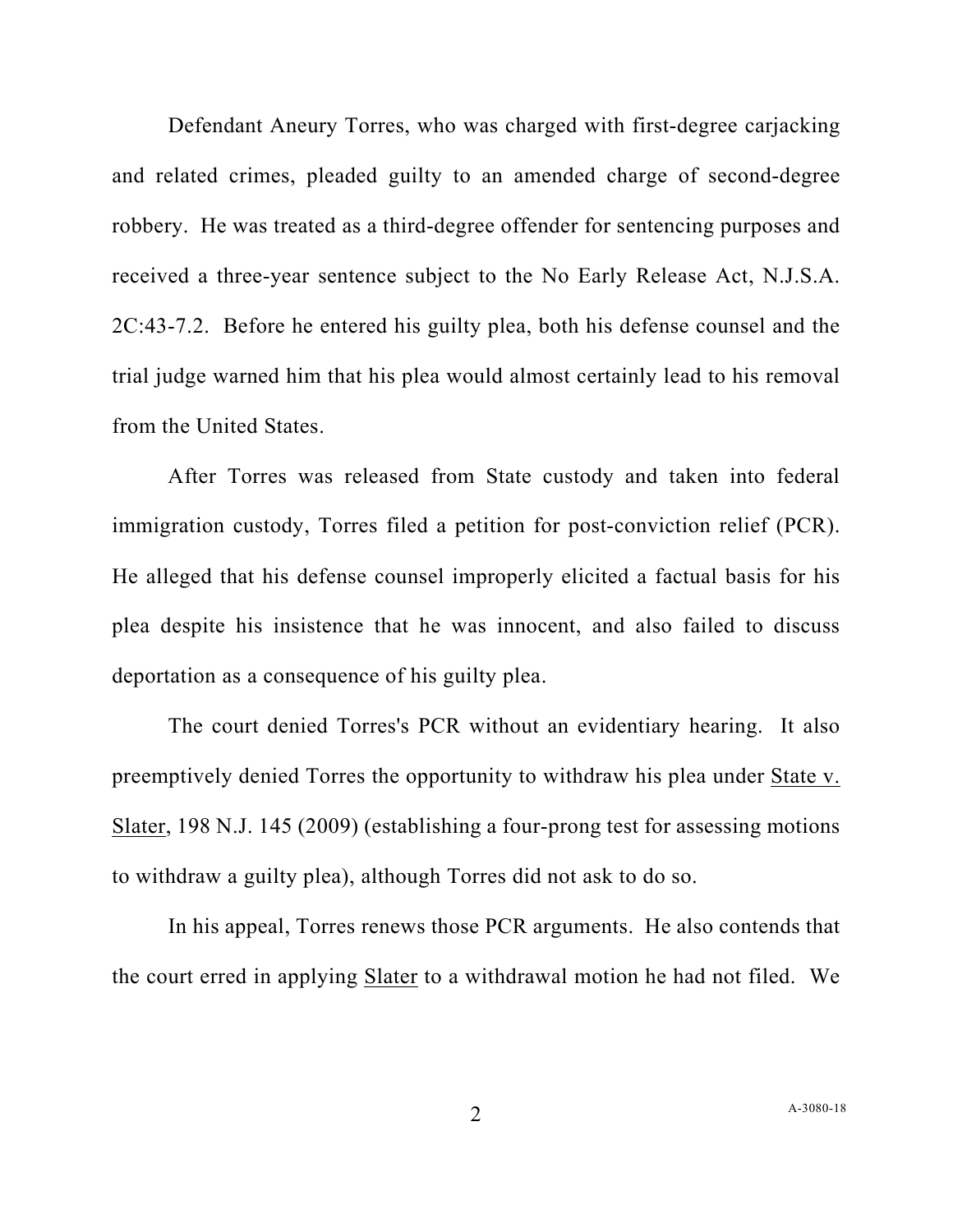affirm the trial court's denial of PCR, but we vacate its denial of a pleawithdrawal motion.

I.

According to a report of Torres's interview with police, Georgie, one of Torres's acquaintances, told Torres and two other men to join him in going to Paterson to "rob a vehicle." Torres went along, and the four took a public bus to Paterson. After they arrived, Georgie chose the target car; Torres held back, but the others ventured toward it. Georgie and one other spoke to the driver in English, but Torres, who did not speak English, did not understand what was said.

While Georgie and his companion spoke to the driver, Georgie pulled a gun on her. She and her passenger abandoned the car. Then the four men rode off in the stolen car with Georgie at the wheel. However, as they headed back toward the Bronx, police followed. Torres told Georgie to stop, but Georgie refused. The car soon jumped a curb. With their ride abruptly ended, Georgie and the other two fled on foot, while Torres lay down on the ground and was arrested.

A grand jury indicted Torres and charged him with first-degree carjacking, N.J.S.A. 2C:15-2(a)(2); second-degree eluding, N.J.S.A. 2C:29-2(b); second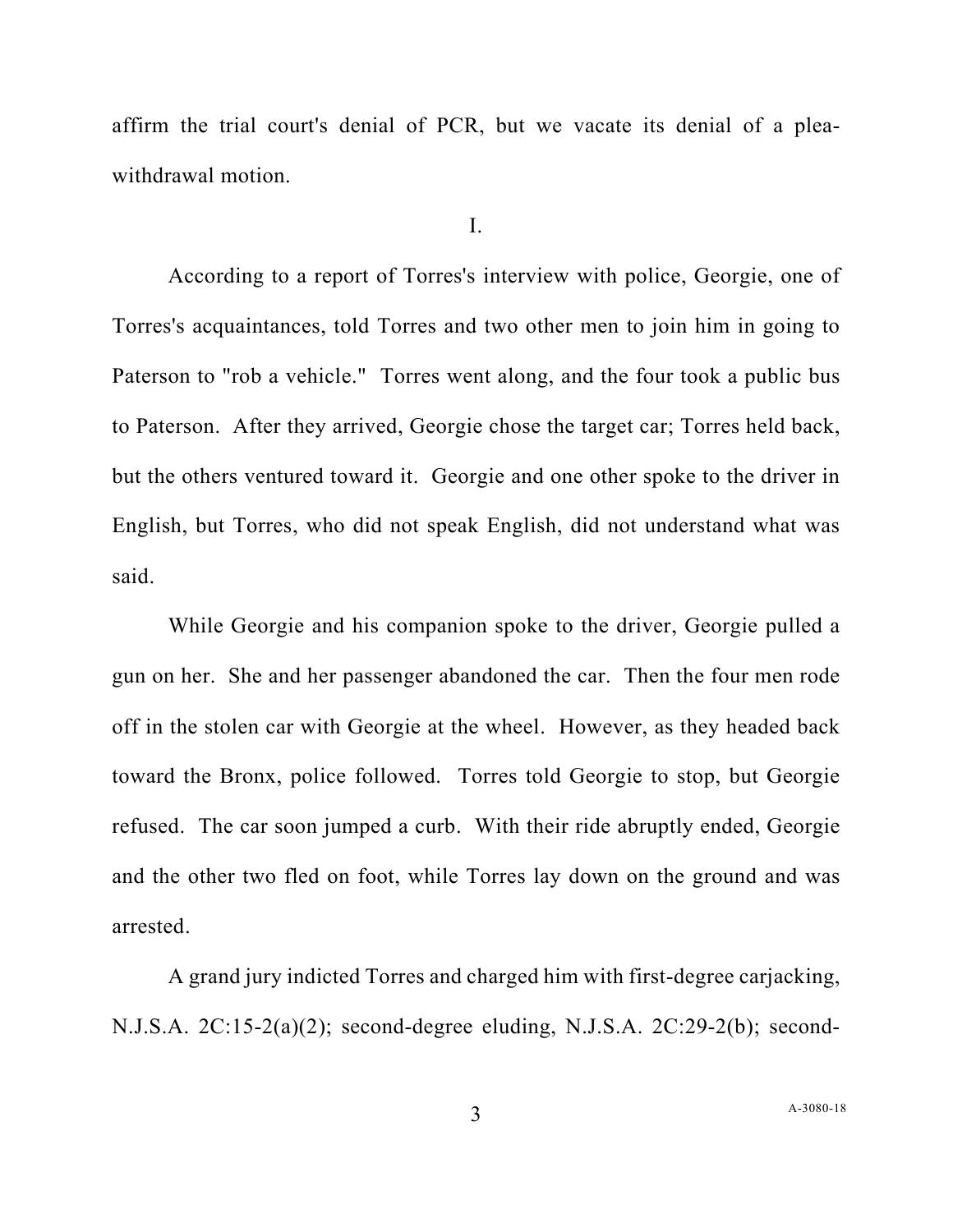degree conspiracy to commit carjacking, N.J.S.A. 2C:5-2 and 2C:15-2(a)(1); third-degree theft by receiving stolen property, N.J.S.A. 2C:20-7(a); thirddegree unlawful taking of means of conveyance, N.J.S.A. 2C:20-10(c); thirddegree resisting arrest, N.J.S.A. 2C:29-2(a)(3); and fourth-degree aggravated assault of a police officer, N.J.S.A.  $2C:12-1(b)(5)(a)$ .

Before Torres entered his plea (pursuant to the agreement we have already described), his trial counsel described on the record her efforts to advise Torres about the immigration consequences of conviction. She stated that she referred Torres to an immigration-law specialist, but Torres declined to retain the specialist after talking to him "informally." Trial counsel also stated that because Torres decided not to retain the specialist, she and Torres circled "no" to question 17(d) on the plea form, which asked if he had "discussed with an attorney the potential immigration consequences of [his] plea." But, on the same form, he answered "yes" to question  $17(a)$ , which inquired if he knew that his plea could result in his removal, and "yes" to question 17(f), which inquired if he wanted to proceed with his plea "[h]aving been advised of the possible immigration consequences" of his plea. And he understood the plea form; trial counsel explained at the hearing that she reviewed the bilingual plea form with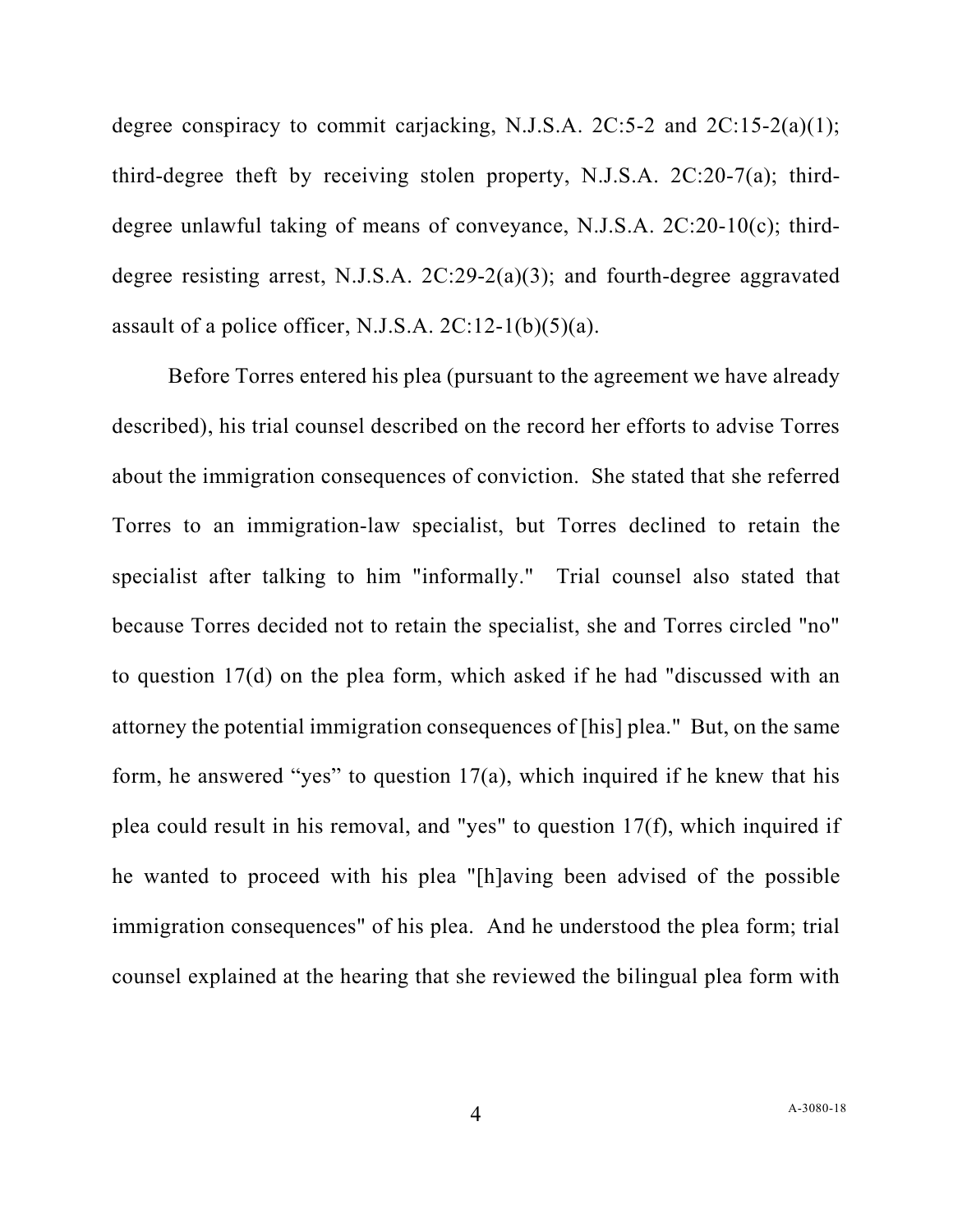Torres with the help of Torres's bilingual girlfriend, who testified that she translated all the form's questions.

Torres's trial counsel also stated that she separately discussed Torres's case with the immigration-law specialist. She explained, and Torres confirmed on the record, that both she and the specialist had informed Torres "that this plea . . . may lead to a deportation almost as a certainty."

The trial judge reinforced that message, warning Torres that "it would seem that with this kind of a charge it's a virtual certainty that you're going to be subject to deportation." He also asked, "[S]o, notwithstanding the fact that you didn't directly consult with [the immigration specialist], you still wish to proceed with this plea knowing what the consequences are, . . . namely deportation?" Torres agreed.

With this foundation in place, defense counsel elicited the plea's factual basis. Torres agreed that on July 11, 2013, he was in Paterson and, "along with other individuals, stole a motor vehicle"; that "[t]he owner of the vehicle was present when [he] and the other individuals took her car"; and that he and the others "were able to take this car after threatening bodily injury to the owner." Although he seemed confused and said "[n]o [sic] that intention" when the prosecutor asked if he "and [his] friends . . . approached that car with the intent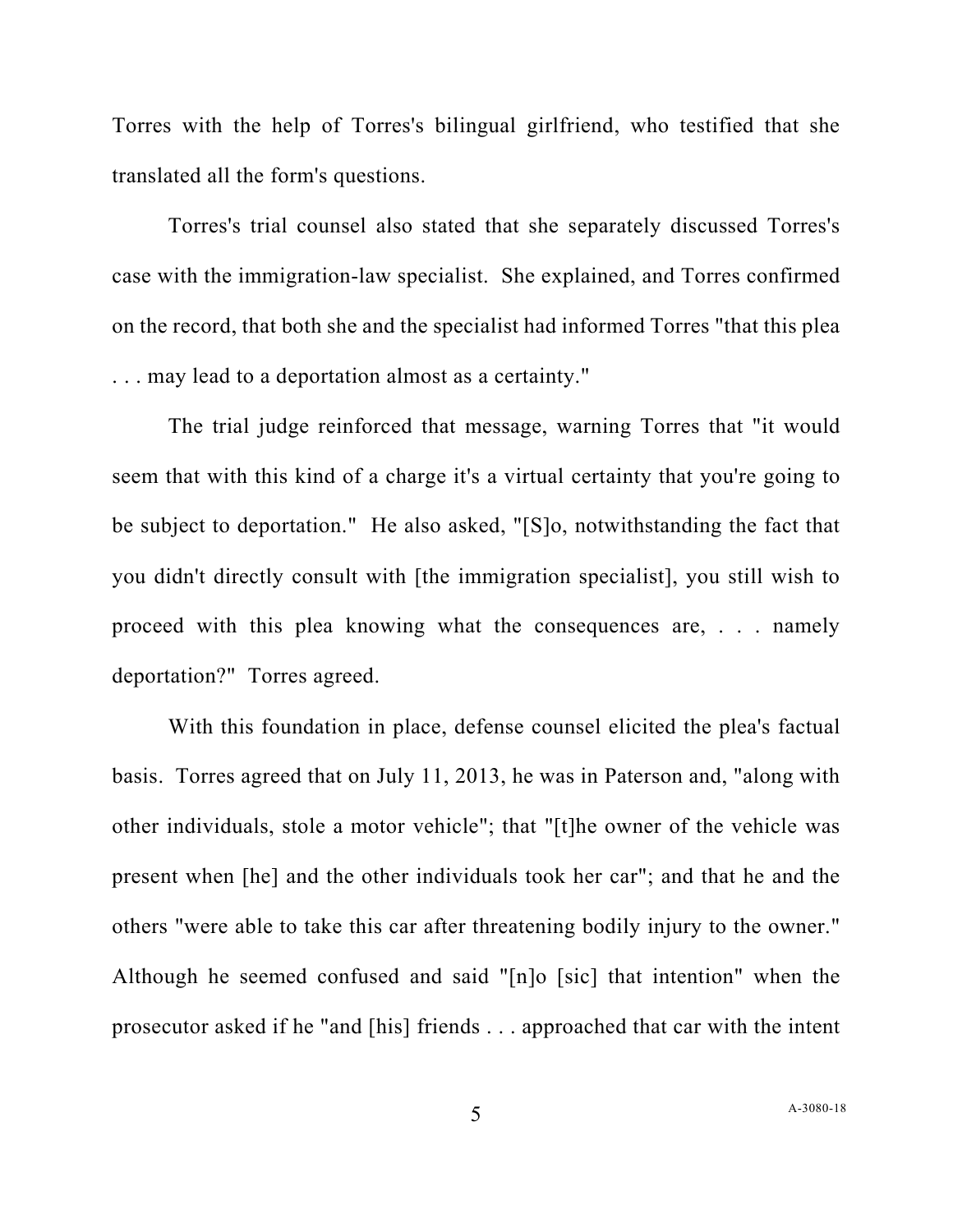of taking it from the owner," defense counsel proceeded to clear up the confusion. Specifically, she elicited Torres's agreement that the perpetrators "took the [car] without permission," that he "knew that [he] w[as] committing a crime when [he] stole that vehicle," and that "even though it wasn't maybe [his] idea to steal the car, [he] participated in the crime and [is] responsible nevertheless."

The trial court accepted Torres's guilty plea and found that Torres "underst[ood] fully the ramifications of [his] plea, including, but not limited to, the deportation consequence." The judge later sentenced him in accord with the plea agreement.

In his pro se petition for PCR, Torres alleged that his trial attorney provided ineffective assistance of counsel because she "failed to inform [him] about the [i]mmigration consequence of [his] guilty plea and deportation [sic] was mandatory for a [n]on-citizen and an aggravated felony." In a counseled amended petition, he added: "With regard to the subject of deportation, my attorney never advised me that I could or would be deported. The subject matter was never discussed. My attorney never asked me about my immigration status. The entire subject of deportation was not addressed notwithstanding that I do not speak [E]nglish."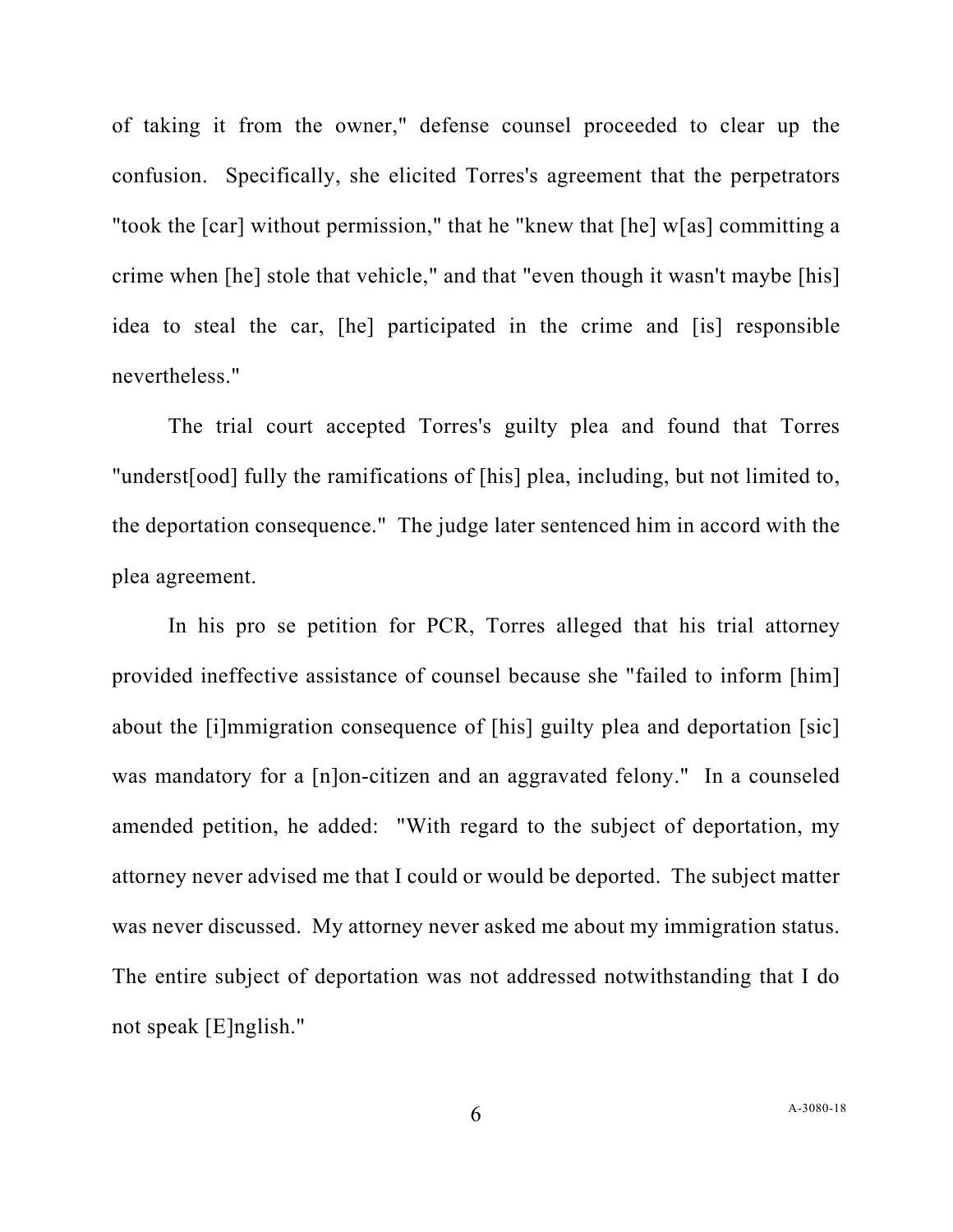Torres also claimed innocence:

2. Most importantly, with respect to the facts which pertain to this criminal matter, I am innocent. At the time of the incident, I was present but did not participate in any criminal conduct. I did not threaten the owner of the vehicle nor possess a weapon nor drive the vehicle. I was however present.

3. I continually relayed this information to my trial attorney throughout the course of my representation but the information was ignored. I had a defense to the underlying charges.

In denying Torres's petition, the PCR court found "that defendant was well

aware his deportation as a consequence [of the guilty plea] was and is a virtual

certainty" and "that trial counsel's performance was not in any way deficient."

The court also found that Torres provided an adequate factual basis for his plea.

Then, the court sua sponte applied the Slater factors to find that Torres could

not withdraw his plea for any reason.

On appeal, Torres raises the following arguments:

## POINT I

MR. TORRES IS ENTITLED TO AN EVIDENTIARY HEARING ON HIS CLAIM THAT TRIAL COUNSEL RENDERED INEFFECTIVE ASSISTANCE OF COUNSEL BY FAILING TO INFORM HIM ADEQUATELY OF THE DEPORTATION CONSEQUENCES OF HIS PLEA AND ELICITING A FACTUAL BASIS TO ROBBERY WHEN [HER] CLIENT WAS NOT GUILTY OF ROBBERY.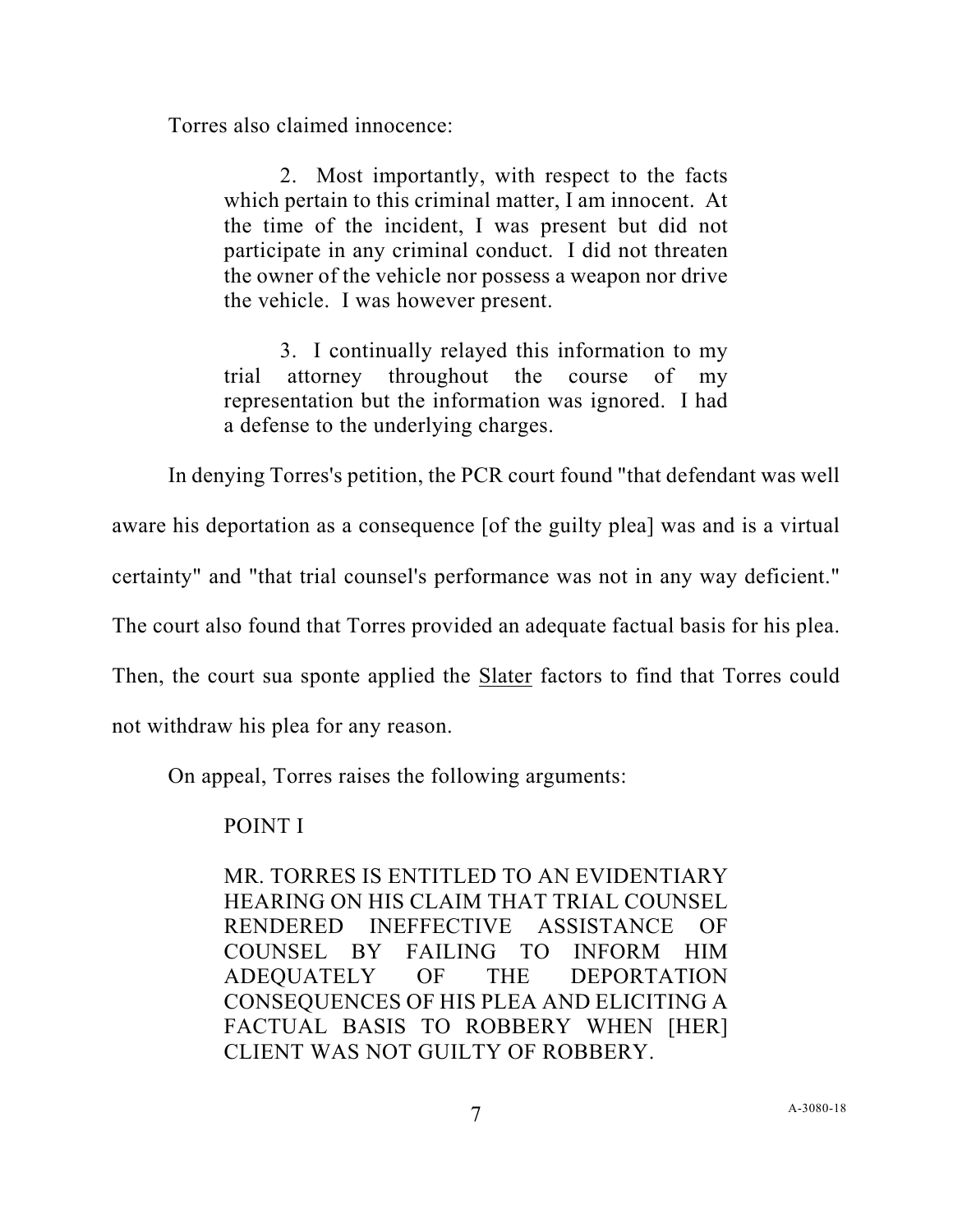### POINT II

# MR. TORRES IS ENTITLED TO A REMAND REGARDING THE PCR COURT'S FINDING THAT HE CANNOT WITHDRAW HIS PLEA UNDER STATE V. SLATER, 198 N.J. 145 (2009).

### II.

### A.

We first address Torres's contention that defense counsel was ineffective. We review de novo the PCR court's factual findings and legal conclusions made without an evidentiary hearing, State v. Harris, 181 N.J. 391, 419-21 (2004), and apply the two-prong Strickland test to Torres's claims of ineffective assistance, see Strickland v. Washington, 466 U.S. 668, 687, 694 (1984); State v. Fritz, 105 N.J. 42. 58 (1987) (adopting test). Using that test, we consider (1) whether counsel's performance was constitutionally deficient, and (2) whether defendant suffered resulting prejudice, that is, whether "there is a reasonable probability that, but for counsel's unprofessional errors, the result of the proceeding would have been different." Strickland, 466 U.S. at 687, 694.

Regarding the first prong, a defendant seeking "[t]o set aside a guilty plea based on ineffective assistance of counsel . . . must show that . . . counsel's assistance was not 'within the range of competence demanded of attorneys in criminal cases.'" State v. DiFrisco, 137 N.J. 434, 457 (1994) (quoting Tollet v.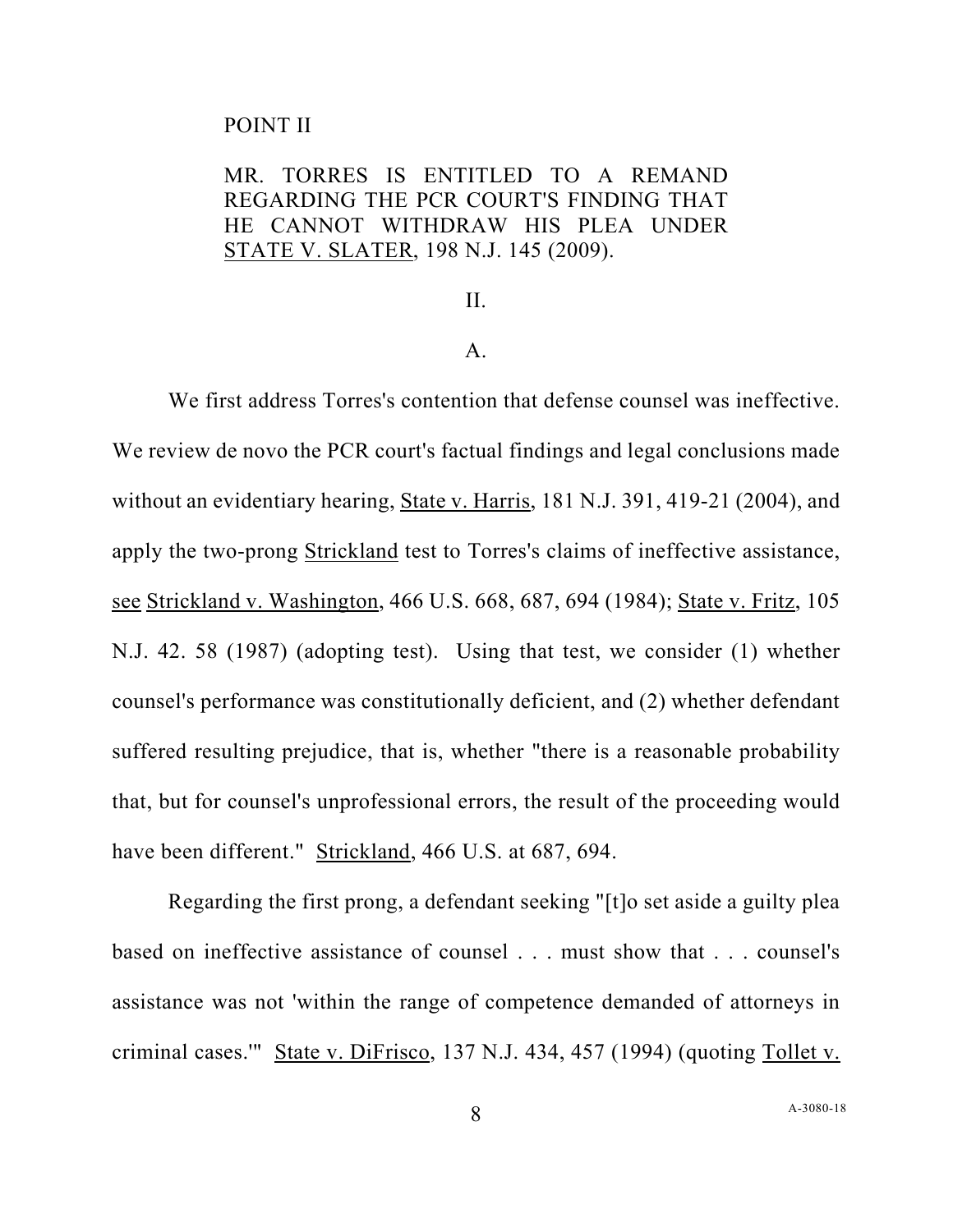Henderson, 411 U.S. 258, 266 (1973)). Where a defendant's immigration status is at stake and the law is "succinct, clear, and explicit," counsel must affirmatively inform the defendant that a conviction will result in removal from the country; when the law is not as clear, counsel must advise the defendant of the "risk of adverse immigration consequences." Padilla v. Kentucky, 559 U.S. 356, 368-69 (2010); see also State v. Gaitan, 209 N.J. 339, 356 (2012). However, an attorney need not use specific "magic words" to convey the applicable risk or likelihood of removal. State v. Blake, 444 N.J. Super. 285, 299-300 (App. Div. 2016).

To establish prejudice under the second prong, a defendant must show "that there is a reasonable probability that, but for counsel's errors, [the defendant] would not have pled guilty and would have insisted on going to trial," State v. Nuñez-Valdéz, 200 N.J. 129, 139 (2009) (alteration in original) (quoting DiFrisco, 137 N.J. at 457), and "that a decision to reject the plea bargain would have been rational under the circumstances," Padilla, 559 U.S. at 372.

Defendant fails to satisfy either Strickland prong regarding his immigration-consequences claim. Defendant's plea form and his colloquy with his attorney and the judge demonstrate that the judge and two attorneys informed him of his near certain deportation. His allegations to the PCR court that his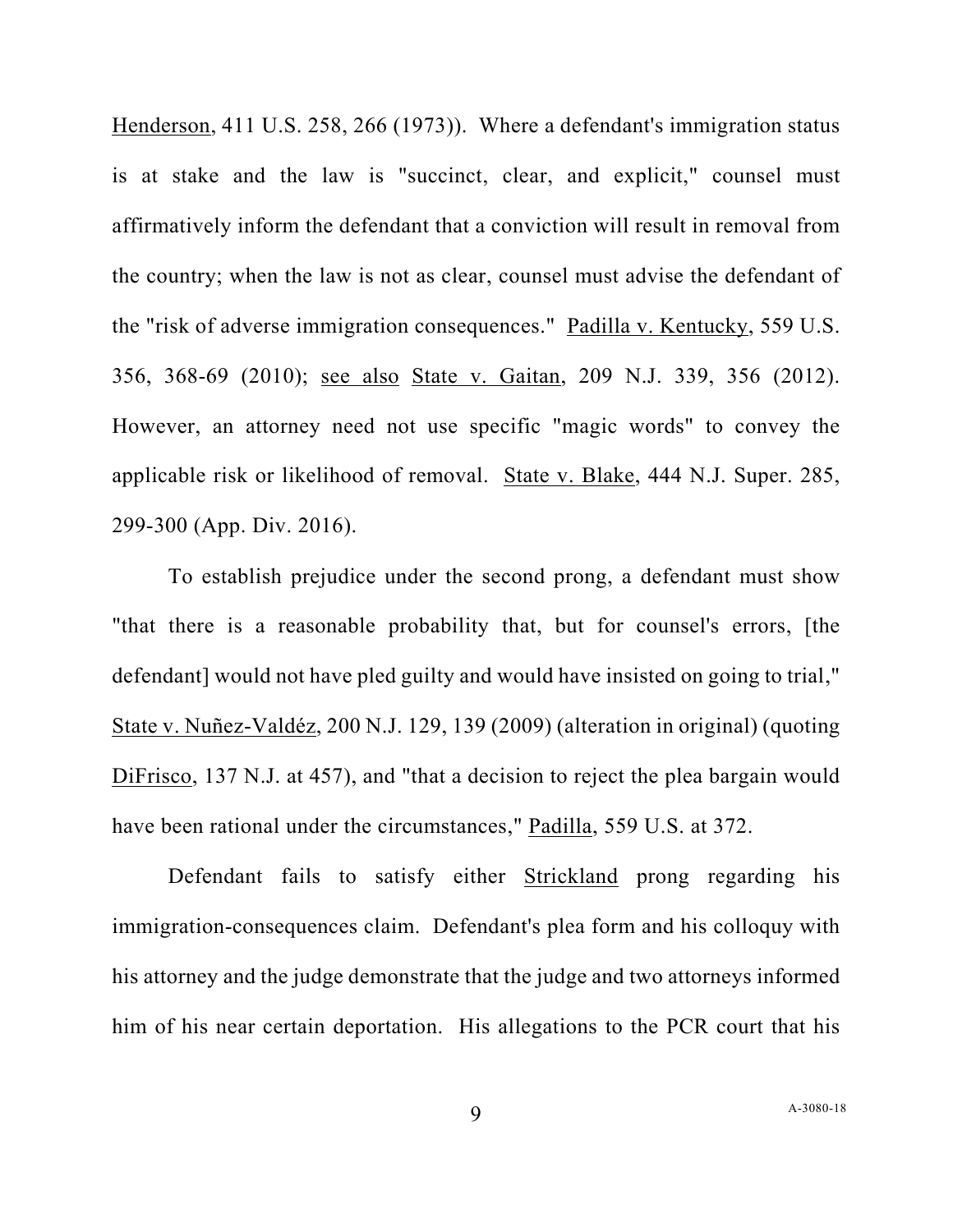"attorney failed to inform [him] . . . deportation was mandatory" and "never advised [him] that [he] could or would be deported" are "bare assertion[s] ... insufficient to support a prima facie case of ineffectiveness." See State v. Cummings, 321 N.J. Super. 154, 171 (App. Div. 1999). Torres's defense counsel did not need to say the words "mandatory deportation" to convey the real consequences of his plea. See Blake, 444 N.J. Super. at 299-300. It sufficed that she said his conviction "may lead to a deportation almost as a certainty" and that the judge not only said, "it's a virtual certainty that you're going to be subject to deportation," but also elicited Torres's consent to proceed "knowing what the consequences are . . . namely deportation."

Torres also argues that "the issue is what counsel said, not what the trial court said." That was true in Blake, where we held that a judge's statements, which may have downplayed the deportation risk, could not be imputed to counsel, who had adequately conveyed the immigration consequences of the defendant's plea. Id. at 297. But the judge in Torres's plea hearing did not downplay the deportation risk — rather, he correctly described the immigration consequences of Torres's plea. If nothing else, his doing so doomed any chance that Torres could satisfy the second Strickland prong. Even assuming for argument's sake that trial counsel was deficient (and she was not), the judge's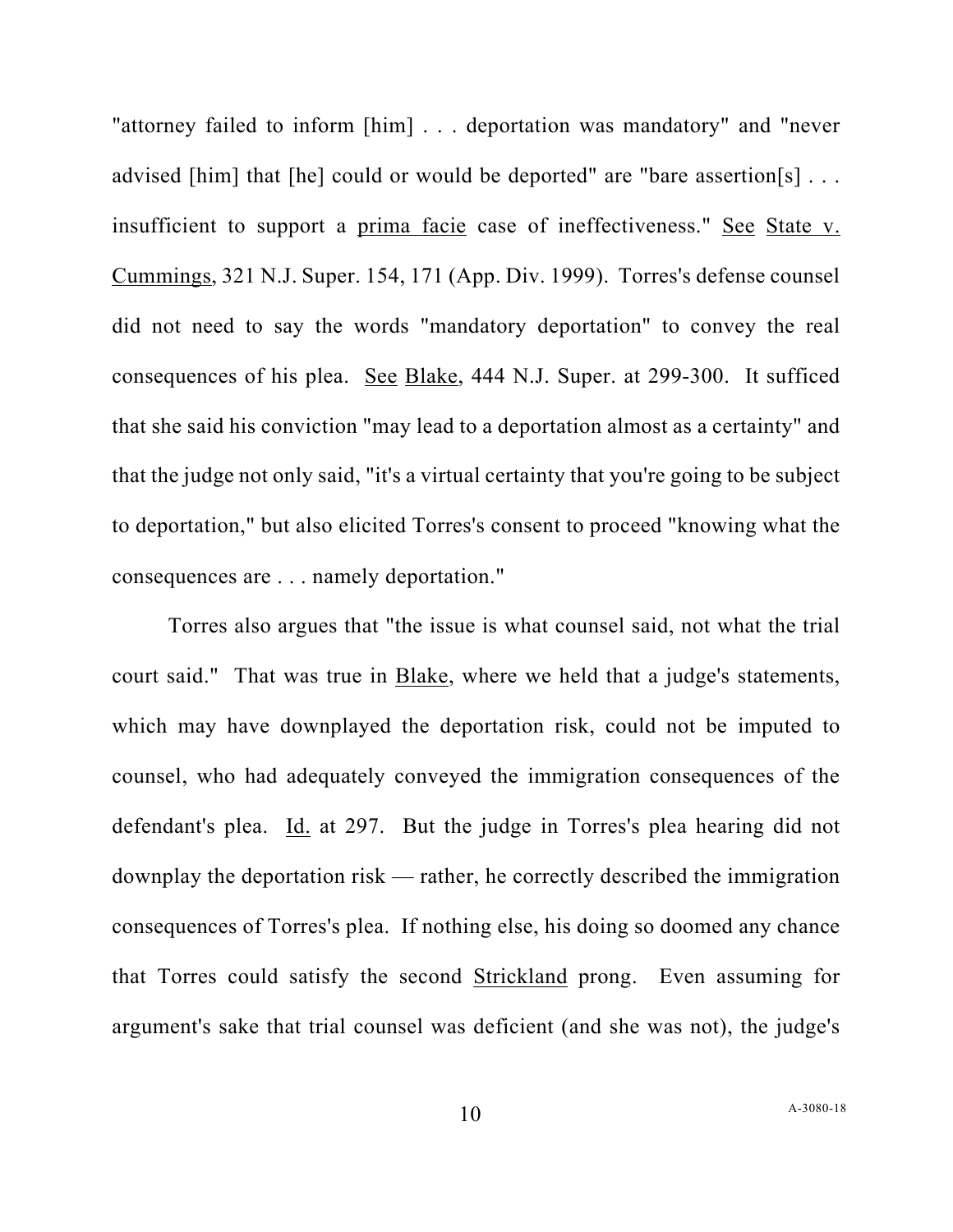warnings and Torres's responses demonstrated that Torres was fully informed of the immigration consequences, and, therefore, suffered no prejudice.

We turn next to Torres's claim that his attorney was ineffective by eliciting, despite Torres's protestations of innocence, a factual basis for his guilty plea to second-degree robbery. Notably, Torres does not argue that the factual basis was inadequate. So, we do not consider that question. Rather, we consider — and reject — Torres's contention that counsel should not have elicited Torres's confession after he had previously told counsel he was innocent.

We reject Torres's argument for three reasons. First, Torres's claim of innocence falls short. In his PCR petition, he alleged that he "did not participate in any criminal conduct." He supported this assertion by alleging he "did not threaten the owner of the vehicle nor possess a weapon nor drive the vehicle" as if those are essential elements of the crimes; they are not. And Torres never denied his custodial statements that he joined three others on a mission to steal a car, thus conspiring to commit a carjacking. See N.J.S.A. 2C:5-2(a). He asserts no defense of duress. See N.J.S.A. 2C:2-9. And, while two of the men confronted the victims, defendant stood by — powerful circumstantial evidence that he shared their intent. See N.J.S.A. 2C:2-6. Finally, after the carjacking,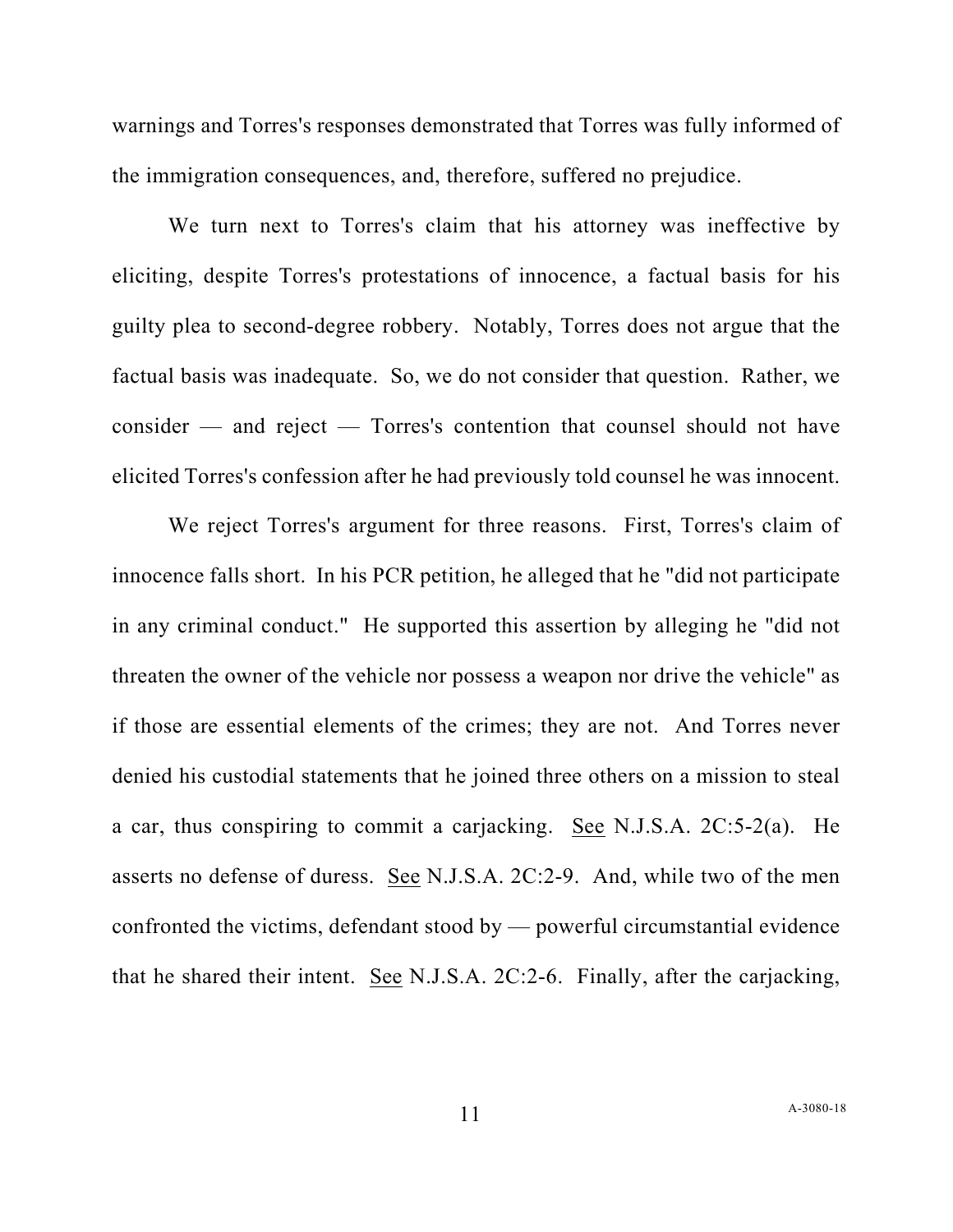defendant hopped in the stolen car, thereby receiving stolen property and unlawfully taking a vehicle. N.J.S.A.  $2C:20-7(a)$ ; N.J.S.A.  $2C:20-10(c)$ .

Second, defendant's claim implies that he wished to assert his alleged innocence at a trial, but this desire is belied by his agreement at the plea hearing that he understood he had a right to a trial and that he was waiving that right so he could plead guilty.

Third, given the substantial evidence against him on first- and seconddegree charges, Torres has not explained how it would have been rational to reject a plea bargain leading to a three-year sentence.

In sum, the trial court correctly denied Torres's petition for PCR based on ineffective assistance of counsel.

### B.

But the trial court did err when it applied the Slater test in the absence of a Slater motion. A motion to withdraw a plea before sentencing, see Rule 3:9-3(e), or after sentencing, see Rule 3:21-1, is distinct from a petition for postconviction relief based on ineffective of assistance of counsel, which is filed under Rule 3:22. See State v. O'Donnell, 435 N.J. Super. 351, 368 (App. Div. 2014). These "requests for relief" are "governed by different rules of court" and "must be considered separately." Ibid. The trial court should have considered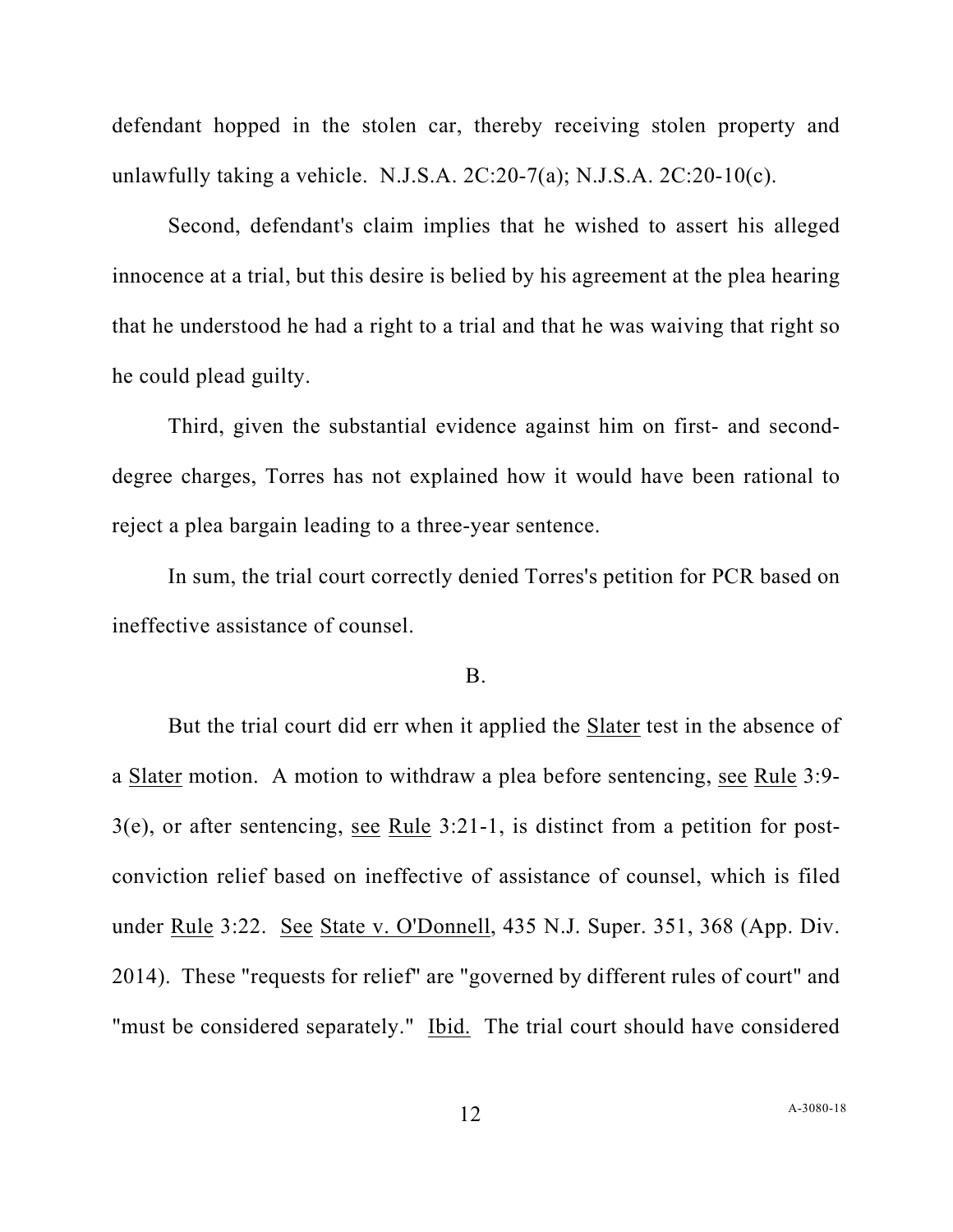only Torres's petition for PCR, because that was the only relief he sought. It is a "fundamental tenet of our Anglo-American system of justice that no court or administrative agency is so knowledgeable that they can make fair findings of fact without providing both sides the opportunity to be heard." McGory v. SLS Landscaping, 463 N.J. Super. 437, 454 (App. Div. 2020) (quoting Paco v. Am. Leather Mfg. Co., 213 N.J. Super. 90, 97 (App. Div. 1986)). Any decision on whether Torres would be entitled to withdraw must await his motion (and any support he would marshal in support of it) and the State's response.

We recognize that the PCR court's written order states only "that defendant's application for post conviction relief is **denied**"; it does not expressly address a motion to withdraw. But when a judge's written or oral opinion conflicts with a written order, the opinion controls. Cf. Taylor v. Int'l Maytex Tank Terminal Corp., 355 N.J. Super. 482, 498 (App. Div. 2002) (stating that "[w]here there is a conflict between a judge's written or oral opinion and a subsequent written order, the former controls"). Therefore, we vacate that part of the court's decision denying a plea-withdrawal motion that defendant never made.